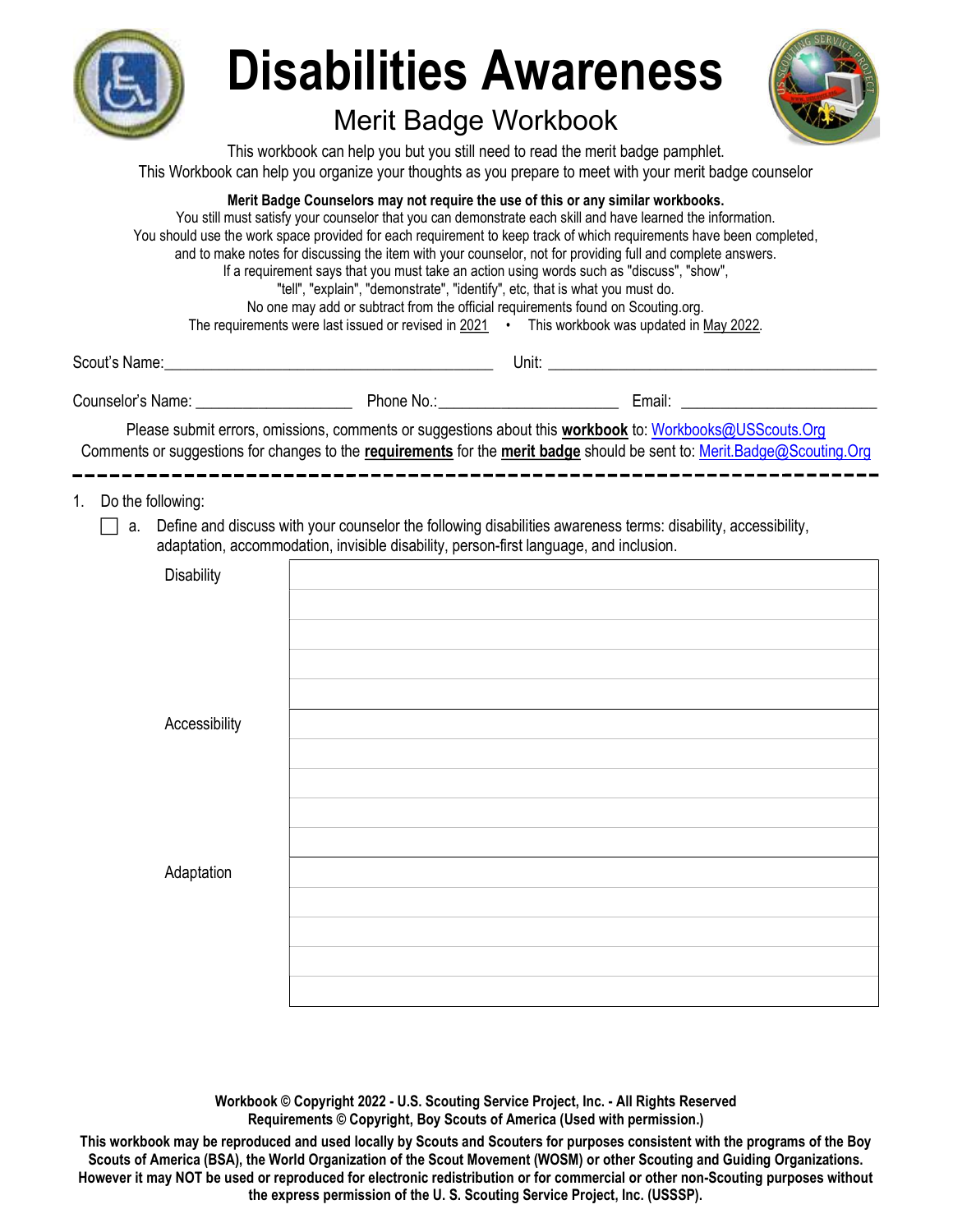| Accommodation        |  |
|----------------------|--|
|                      |  |
|                      |  |
|                      |  |
|                      |  |
| Invisible disability |  |
|                      |  |
|                      |  |
|                      |  |
|                      |  |
| Person-first         |  |
| language             |  |
|                      |  |
|                      |  |
|                      |  |
| Inclusion            |  |
|                      |  |
|                      |  |
|                      |  |
|                      |  |

b. Explain why proper disability etiquette is important, and how it may differ depending on the specific disability.

| $-1$<br>$\sim$ |  |
|----------------|--|

#### Give three examples.

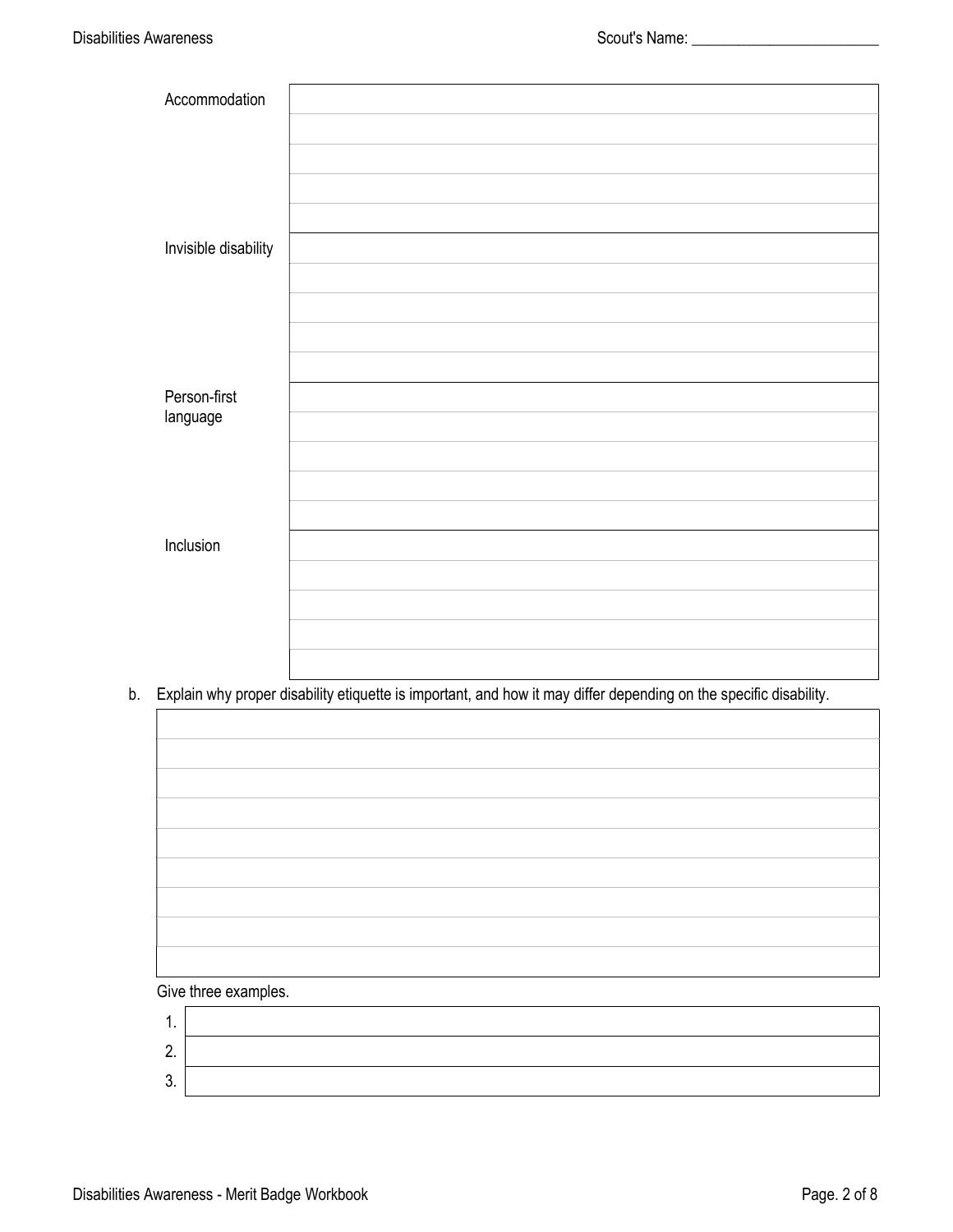2.  $\Box$  Visit an agency that works with people with physical, mental, emotional, or educational disabilities.

Collect and read information about the agency's activities.

 $\Box$  Learn about opportunities its members have for training, employment, and education.

Discuss what you have learned with your counselor.

| the control of the control of the control of the control of the control of the control of |  |
|-------------------------------------------------------------------------------------------|--|
|                                                                                           |  |
|                                                                                           |  |
|                                                                                           |  |
|                                                                                           |  |
|                                                                                           |  |
|                                                                                           |  |
|                                                                                           |  |
|                                                                                           |  |
|                                                                                           |  |
|                                                                                           |  |
|                                                                                           |  |
|                                                                                           |  |
|                                                                                           |  |
|                                                                                           |  |
| the control of the control of the control of the control of the control of the control of |  |
|                                                                                           |  |
|                                                                                           |  |
|                                                                                           |  |
|                                                                                           |  |
|                                                                                           |  |
|                                                                                           |  |
|                                                                                           |  |
|                                                                                           |  |
|                                                                                           |  |
|                                                                                           |  |
|                                                                                           |  |
|                                                                                           |  |
|                                                                                           |  |
|                                                                                           |  |
|                                                                                           |  |
|                                                                                           |  |
|                                                                                           |  |
|                                                                                           |  |
|                                                                                           |  |
|                                                                                           |  |
|                                                                                           |  |
|                                                                                           |  |
|                                                                                           |  |

## 3. Do TWO of the following:

 a. Talk with a Scout who has a disability and learn about the Scout's experiences taking part in Scouting activities and earning different merit badges.

Discuss what you have learned with your counselor.

 $\Box$  b. Talk with an individual who has a disability and learn about this person's experiences and the activities in which this person likes to participate.

Discuss what you have learned with your counselor.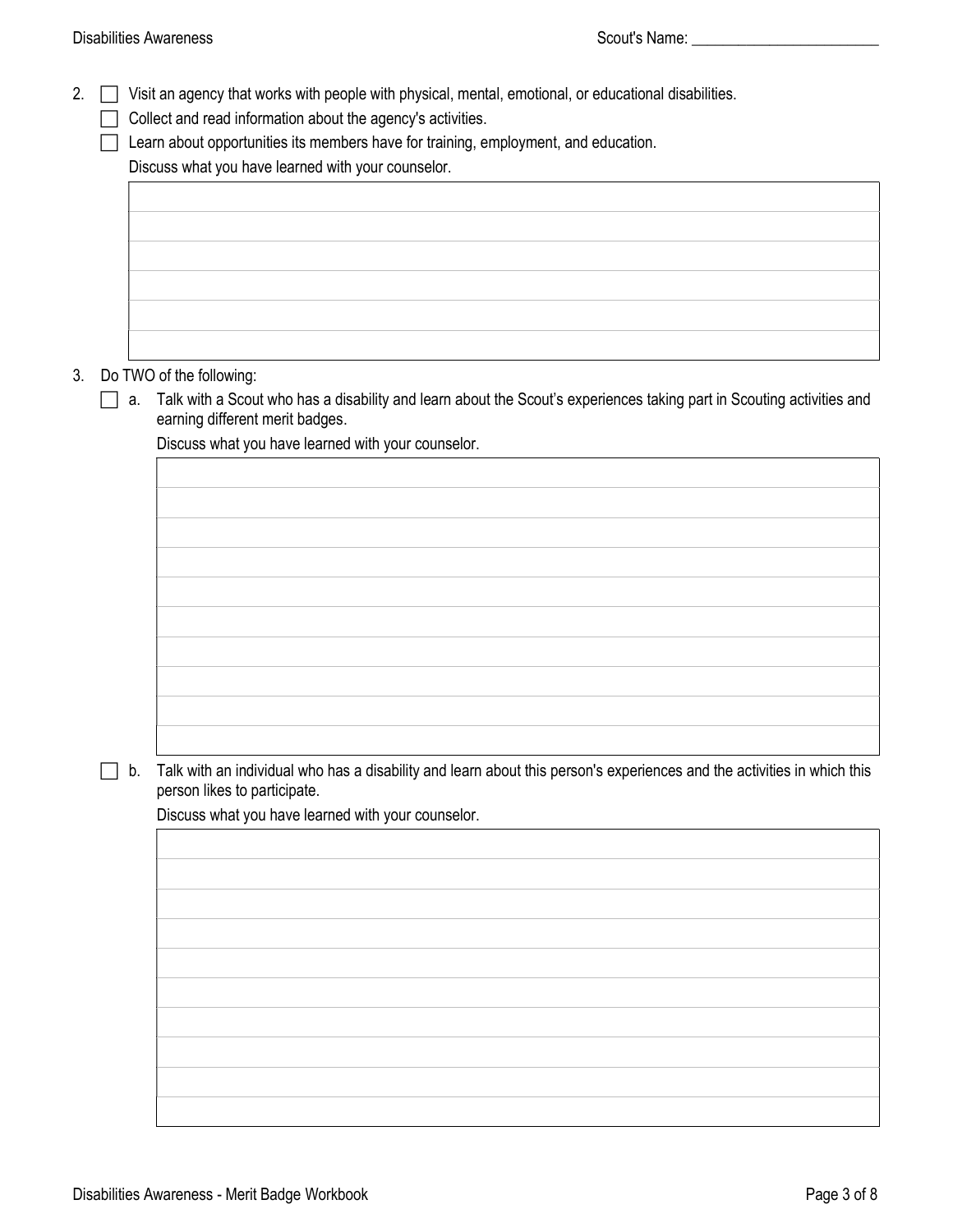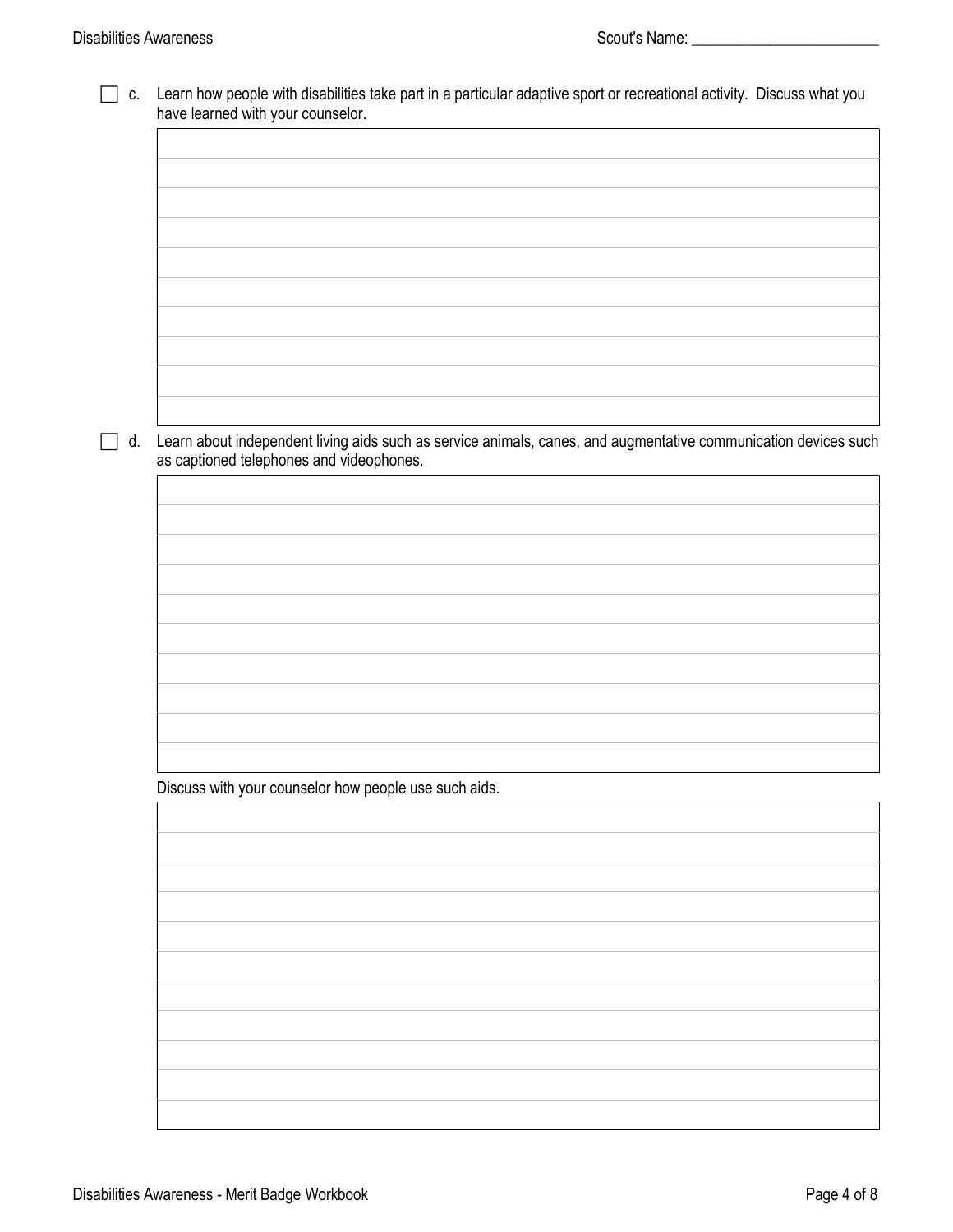$\Gamma$ 

| $\Box$ e. Plan or participate in an activity that helps others understand what a person with a visible or invisible disability |
|--------------------------------------------------------------------------------------------------------------------------------|
| experiences. Discuss what you have learned with your counselor                                                                 |

| 4. |           |    | Do EITHER option A or option B: |                                                                                                                                                                                                                                    |
|----|-----------|----|---------------------------------|------------------------------------------------------------------------------------------------------------------------------------------------------------------------------------------------------------------------------------|
|    | Option A. |    |                                 | Visit TWO of the following locations and take notes about the accessibility to people with disabilities. In your<br>notes, give examples of five things that could be done to improve upon the site and five things about the site |
|    |           |    |                                 | that make it friendly to people with disabilities. Discuss your observations with your counselor.                                                                                                                                  |
|    | Option B. |    |                                 | Visit TWO of the following locations and take notes while observing features and methods that are used to                                                                                                                          |
|    |           |    |                                 | accommodate people with invisible disabilities. While there, ask staff members to explain any accommodation                                                                                                                        |
|    |           |    |                                 | features that may not be obvious. Note anything you think could be done to better accommodate people who                                                                                                                           |
|    |           |    |                                 | have invisible disabilities. Discuss your observations with your counselor.                                                                                                                                                        |
|    |           | a. | Your school                     |                                                                                                                                                                                                                                    |
|    |           |    |                                 |                                                                                                                                                                                                                                    |
|    |           |    |                                 |                                                                                                                                                                                                                                    |
|    |           |    |                                 |                                                                                                                                                                                                                                    |
|    |           |    |                                 |                                                                                                                                                                                                                                    |
|    |           |    |                                 |                                                                                                                                                                                                                                    |
|    |           |    |                                 |                                                                                                                                                                                                                                    |
|    |           |    |                                 |                                                                                                                                                                                                                                    |
|    |           |    |                                 |                                                                                                                                                                                                                                    |
|    |           | b. | Your place of                   |                                                                                                                                                                                                                                    |
|    |           |    | worship                         |                                                                                                                                                                                                                                    |
|    |           |    |                                 |                                                                                                                                                                                                                                    |
|    |           |    |                                 |                                                                                                                                                                                                                                    |
|    |           |    |                                 |                                                                                                                                                                                                                                    |
|    |           |    |                                 |                                                                                                                                                                                                                                    |
|    |           |    |                                 |                                                                                                                                                                                                                                    |
|    |           |    |                                 |                                                                                                                                                                                                                                    |
|    |           |    |                                 |                                                                                                                                                                                                                                    |
|    |           |    |                                 |                                                                                                                                                                                                                                    |

٦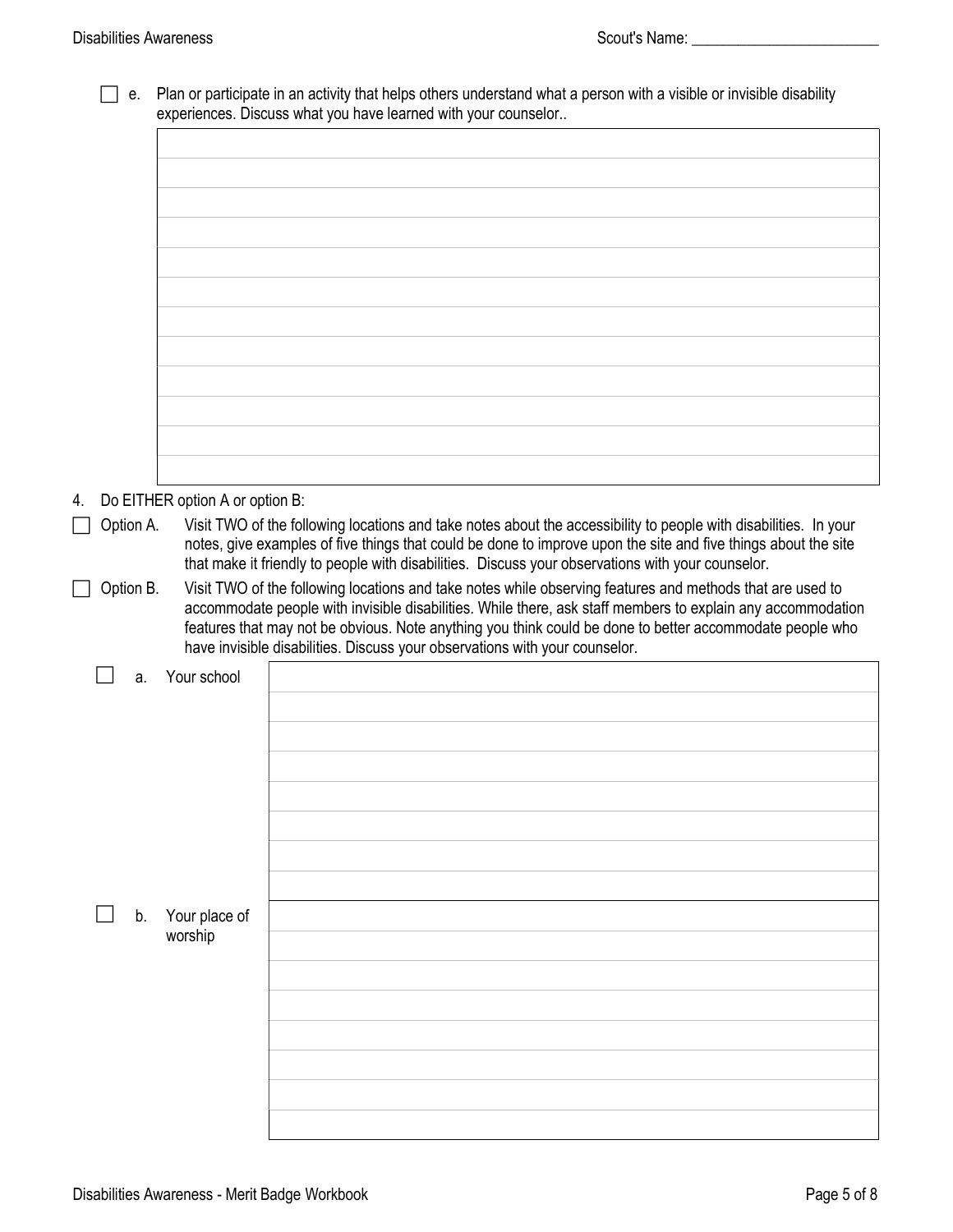| C. | A Scouting<br>event or<br>campsite                                                       |  |
|----|------------------------------------------------------------------------------------------|--|
|    |                                                                                          |  |
|    | d. A public<br>exhibit or<br>attraction<br>(such as a<br>theater,<br>museum, or<br>park) |  |

### 5. Explain what advocacy is.

Do ONE of the following advocacy activities:

| $\Box$ a. Present a counselor approved disabilities awareness program to a Cub Scout pack or other group. During your |  |
|-----------------------------------------------------------------------------------------------------------------------|--|
| presentation, explain and use person first language.                                                                  |  |

- b. Find out about disability awareness education programs in your school or school system, or contact a disability advocacy agency. Volunteer with a program or agency for eight hours.
- c. Using resources such as disability advocacy agencies, government agencies, the Internet (with your parent's permission), and news magazines, learn about myths and misconceptions that influence the general public's understanding of people with disabilities. List 10 myths and misconceptions about people with disabilities and learn the facts about each myth. Share your list with your counselor, then use it to make a presentation to a Cub Scout pack or other group.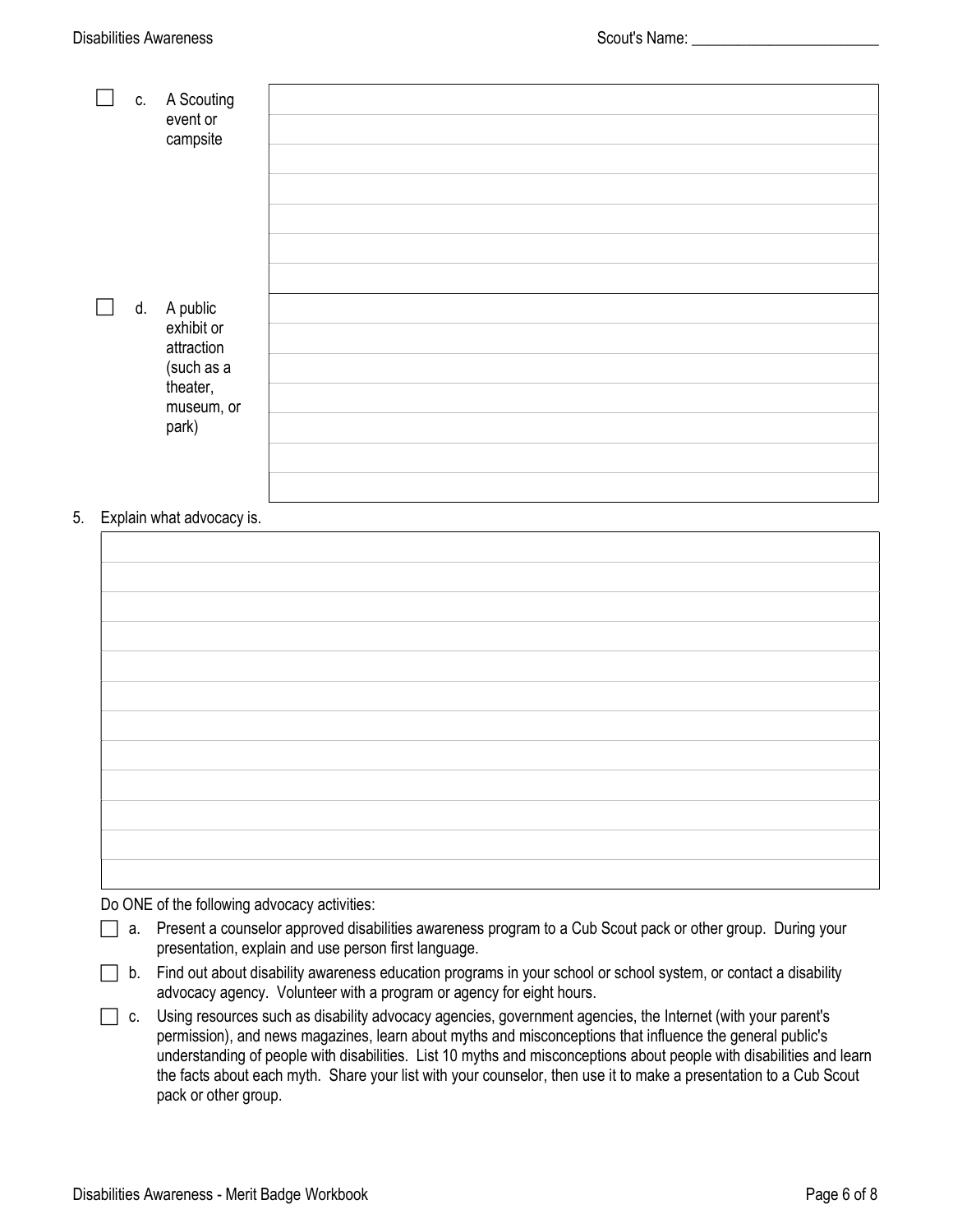6. Make a commitment to your merit badge counselor describing what you will do to show a positive attitude about people with disabilities and to encourage positive attitudes among others.

Discuss how your awareness has changed as a result of what you have learned.

7. Name five professions that provide services to people with disabilities.

| 1. |             |                                                                                                                |
|----|-------------|----------------------------------------------------------------------------------------------------------------|
| 2. |             |                                                                                                                |
| 3. |             |                                                                                                                |
| 4. |             |                                                                                                                |
| 5. |             |                                                                                                                |
|    |             | Pick one that interests you and find out the education, training, and experience required for this profession. |
|    | Profession: |                                                                                                                |
|    | Education:  |                                                                                                                |
|    |             |                                                                                                                |
|    |             |                                                                                                                |
|    | Training:   |                                                                                                                |
|    |             |                                                                                                                |
|    |             |                                                                                                                |
|    | Experience  |                                                                                                                |
|    |             |                                                                                                                |
|    |             |                                                                                                                |